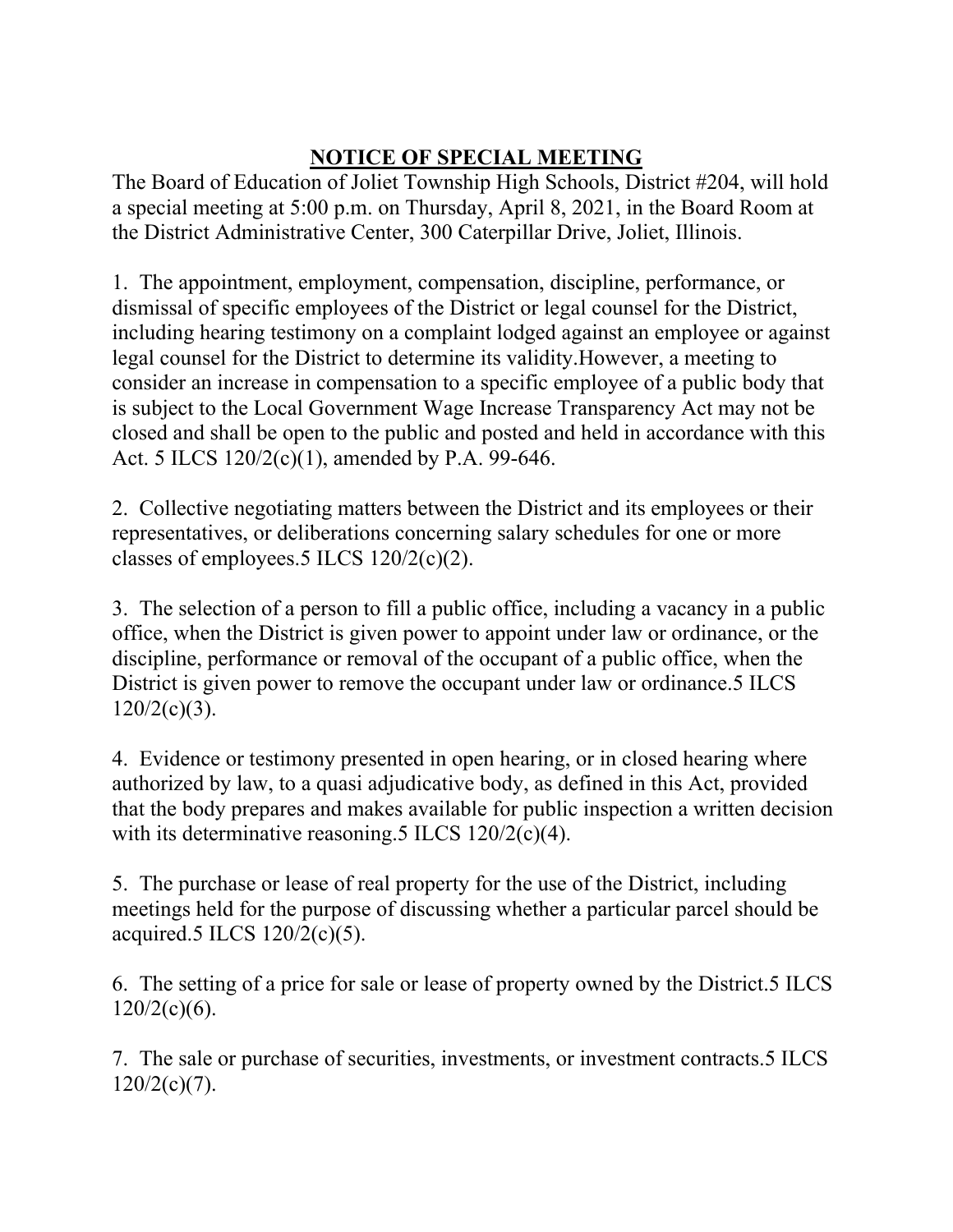8. Security procedures, school building safety and security, and the use of personnel and equipment to respond to an actual, a threatened, or a reasonably potential danger to the safety of employees, students, staff, the public, or public property. 5 ILCS 120/2(c)(8), amended by P.A. 99-235.

9. Student disciplinary cases.5 ILCS 120/2(c)(9).

10. The placement of individual students in special education programs and other matters relating to individual students.5 ILCS 120/2(c)(10).

11. Litigation, when an action against, affecting or on behalf of the particular District has been filed and is pending before a court or administrative tribunal, or when the District finds that an action is probable or imminent, in which case the basis for the finding shall be recorded and entered into the closed meeting minutes.5 ILCS 120/2(c)(11).

12. The establishment of reserves or settlement of claims as provided in the Local Government and Governmental Employees Tort Immunity Act, if otherwise the disposition of a claim or potential claim might be prejudiced, or the review or discussion of claims, loss or risk management information, records, data, advice or communications from or with respect to any insurer of the District or any intergovernmental risk management association or self insurance pool of which the District is a member.5 ILCS  $120/2(c)(12)$ .

13. Self-evaluation, practices and procedures, or professional ethics, when meeting with a representative of a statewide association of which the District is a member.5 ILCS 120/2(c)(16).

14. Discussion of lawfully closed meeting minutes, whether for purposes of approval by the body of the minutes or semi-annual review of the minutes as mandated by Section 2.06.5 ILCS 120/2(c)(21).

15. Meetings between internal or external auditors and governmental audit committees, finance committees, and their equivalents, when the discussion involves internal control weaknesses, identification of potential fraud risk areas, known or suspected frauds, and fraud interviews conducted in accordance with generally accepted auditing standards of the United States of America. 5 ILCS  $120/2(c)(29)$ .